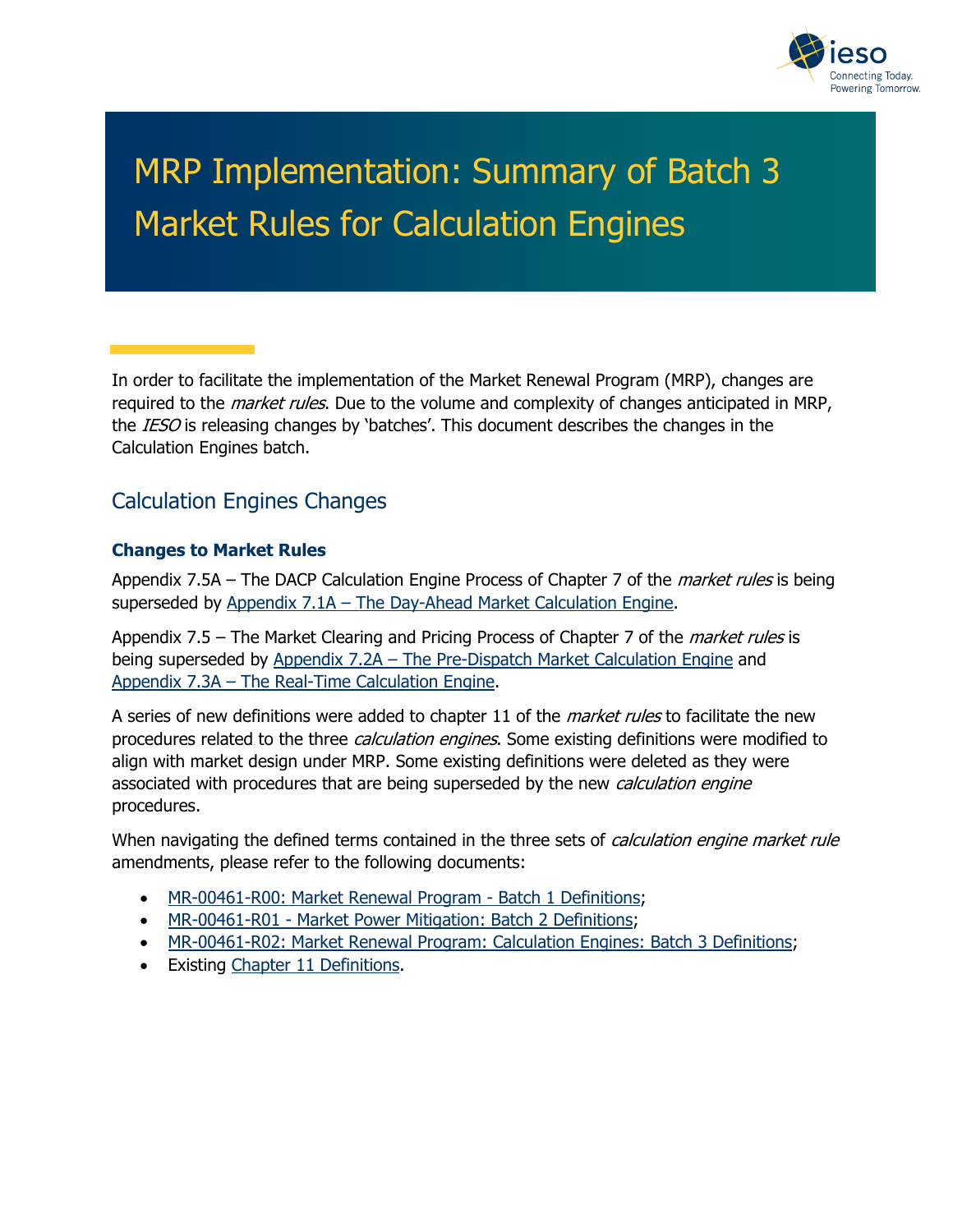#### **Summary of New Market Rules for Appendix 7.1A (The Day Ahead Market Calculation Engine Process): February 2022**

| <b>Appendix 7.1A (Day-Ahead Market)</b> |                                                                              |                                                                                                                                                                                                                                                                                              |
|-----------------------------------------|------------------------------------------------------------------------------|----------------------------------------------------------------------------------------------------------------------------------------------------------------------------------------------------------------------------------------------------------------------------------------------|
| <b>Section</b>                          | <b>Topic</b>                                                                 | <b>Description</b>                                                                                                                                                                                                                                                                           |
| 1                                       | Appendix 7.1A - The Day-Ahead<br><b>Market Calculation Engine</b><br>Process | Identifies the purpose of the appendix.                                                                                                                                                                                                                                                      |
| 2                                       | Day-Ahead Market Calculation<br>Engine                                       | Subsections identify the three pass structure of<br>the day-ahead market (DAM) calculation<br>engine.                                                                                                                                                                                        |
| 3                                       | Information Used by the Day-<br><b>Ahead Market Calculation</b><br>Engine    | Subsections identify the information provided<br>to the <i>day-ahead market calculation engine</i> by<br>upstream processes in accordance with section<br>3A.1 (new) of Chapter 7 which will be part of<br>the Market and System Operations batch of<br>draft <i>market rule</i> amendments. |
| 4                                       | Sets, Indices and Parameters<br>Used in the Day-Ahead Market<br>Calculation  | Subsections define the mathematical notations,<br>used by the DAM scheduling and pricing<br>algorithms, that correspond to resource-specific<br>data, IESO input data, and data derived by the<br>day-ahead market calculation engine.                                                       |
| 5                                       | Initialization                                                               | Subsections define the set-up procedures that<br>must be performed prior to the execution of<br>the day-ahead market calculation engine.                                                                                                                                                     |
| 6                                       | <b>Security Assessment Function</b>                                          | Subsections describe the role of the security<br>assessment function, how it interacts with the<br>scheduling and pricing algorithms and the<br>analysis it performs.                                                                                                                        |
|                                         |                                                                              | Includes references to section 3A.1 (new) of<br>Chapter 7, which will be part of the Market and<br>System Operations batch of draft market rule<br>amendments.                                                                                                                               |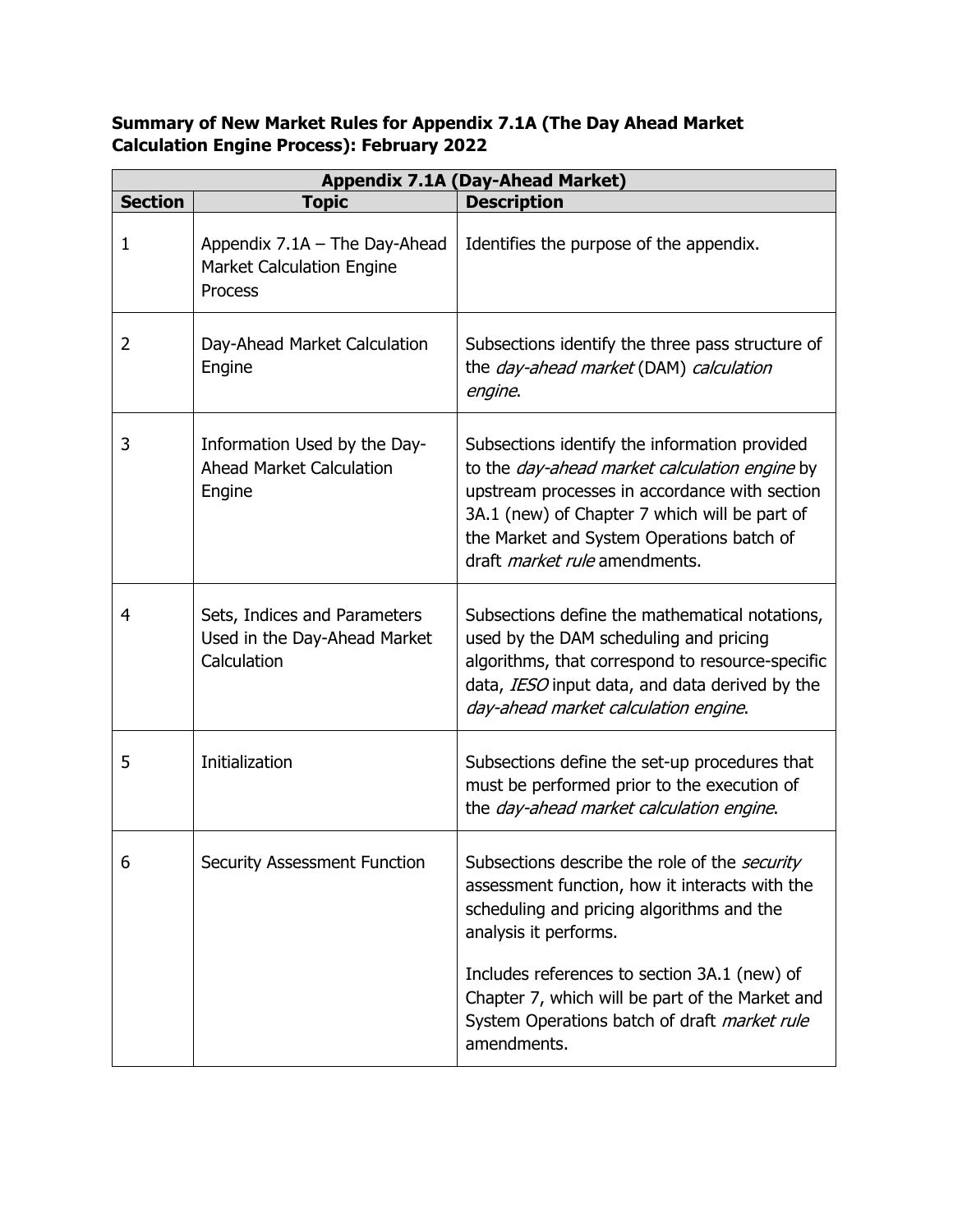| <b>Appendix 7.1A (Day-Ahead Market)</b> |                                                               |                                                                                                                                                                                                                                                                                                                                                 |
|-----------------------------------------|---------------------------------------------------------------|-------------------------------------------------------------------------------------------------------------------------------------------------------------------------------------------------------------------------------------------------------------------------------------------------------------------------------------------------|
| <b>Section</b>                          | <b>Topic</b>                                                  | <b>Description</b>                                                                                                                                                                                                                                                                                                                              |
| 7                                       | Pass 1: Market Commitment and<br>Market Power Mitigation Pass | Provides an overview of the scheduling and<br>pricing algorithms, and ex-ante market power<br>mitigation executed by Pass 1 as described in<br>sections 8 through 16.                                                                                                                                                                           |
| 8                                       | As-Offered Scheduling                                         | Subsections describe the optimization to<br>determine initial resource schedules.                                                                                                                                                                                                                                                               |
| 9                                       | As-Offered Pricing                                            | Subsections describe the optimization to<br>determine initial prices.<br>The optimization differs from As-Offered                                                                                                                                                                                                                               |
|                                         |                                                               | Scheduling in that some resource schedules<br>and commitments from As-Offered Scheduling<br>are used as inputs and additional constraints<br>are used for price-setting eligibility purposes.                                                                                                                                                   |
| 10                                      | <b>Constrained Area Conditions</b><br>Test                    | Subsections describe the first test for the ex-<br>ante mitigation process, identifying when and<br>where competition is restricted and determining<br>which resources will undergo the Conduct Test<br>described in section 11.                                                                                                                |
| 11                                      | <b>Conduct Test</b>                                           | Subsections describe the second test for the<br>ex-ante mitigation process, determining which<br>resources indentified by the Constrained Area<br>Conditions Test shall have their financial<br>dispatch data parameters replaced with<br>corresponding reference level values in<br>Reference Level Scheduling and Reference<br>Level Pricing. |
| 12                                      | Reference Level Scheduling                                    | Subsections describe the optimization to<br>determine schedules used in Reference Level<br>Pricing. The optimization is similar to the As<br>Offered Scheduling algorithm in section 8,<br>using reference level values for resources that<br>failed the Conduct Test in section 11.                                                            |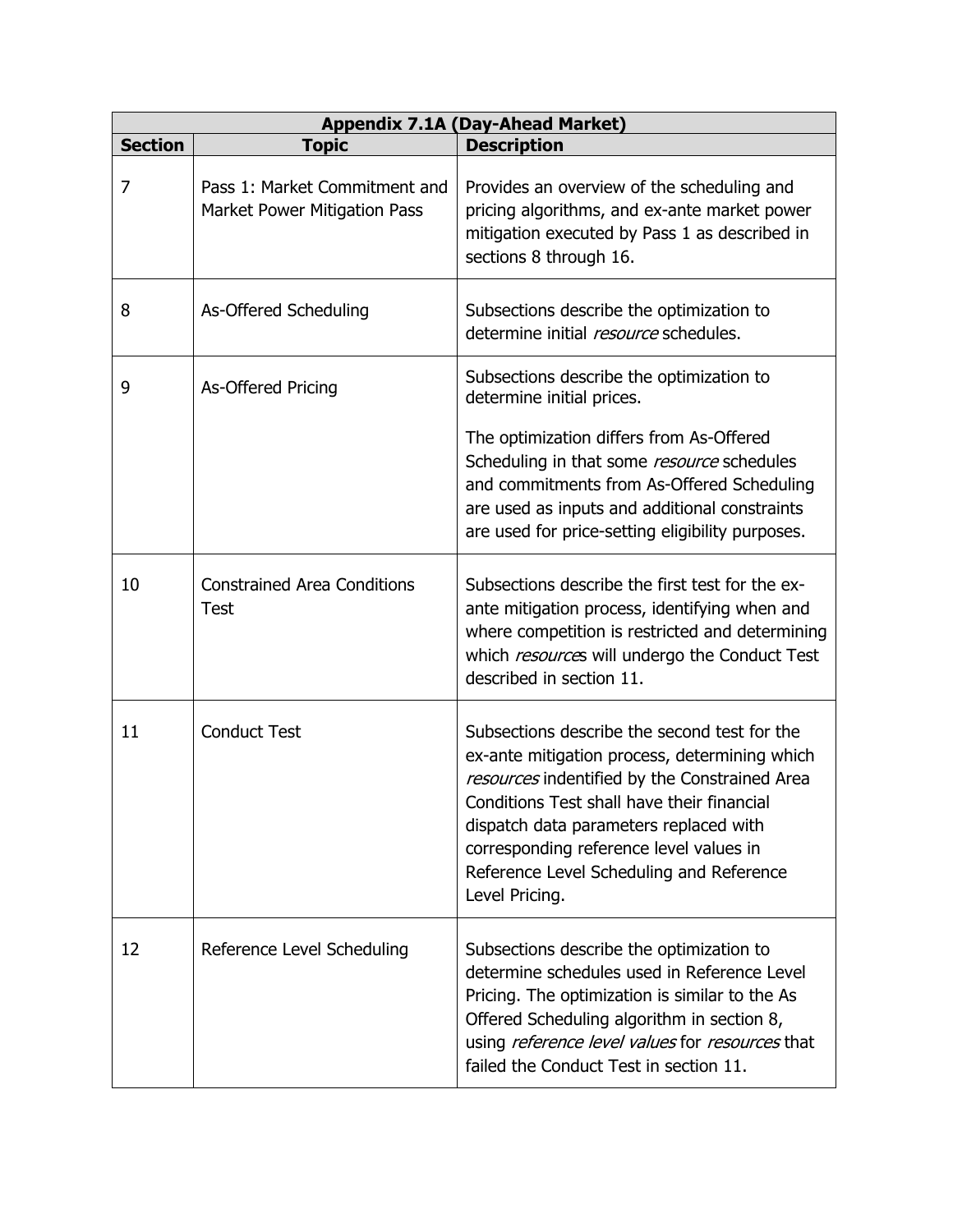|                |                                                  | <b>Appendix 7.1A (Day-Ahead Market)</b>                                                                                                                                                                                                                                                                                                                              |
|----------------|--------------------------------------------------|----------------------------------------------------------------------------------------------------------------------------------------------------------------------------------------------------------------------------------------------------------------------------------------------------------------------------------------------------------------------|
| <b>Section</b> | <b>Topic</b>                                     | <b>Description</b>                                                                                                                                                                                                                                                                                                                                                   |
| 13             | Reference Level Pricing                          | Subsections describe the optimization to<br>determine prices used for the Price Impact Test<br>in section 14. The optimization is similar to the<br>As-Offered Pricing algorithm in section 9, using<br>reference level values for <i>resources</i> that failed<br>the Conduct Test in section 11.                                                                   |
| 14             | Price Impact Test                                | Subsections describe the third and final test for<br>the ex-ante mitigation process, comparing<br>prices from As-Offered Pricing and Reference<br>Level Pricing to determine which resources will<br>have their <i>financial dispatch data parameters</i><br>replaced with corresponding reference level<br>values in Mitigated Scheduling and Mitigated<br>Pricing. |
| 15             | <b>Mitigated Scheduling</b>                      | Subsections describe the final optimization for<br>the ex-ante market power mitigation process to<br>determine schedules used for Pass 2. The<br>optimization is similar to the As Offered<br>Scheduling algorithm in section 8, using<br>reference level values for resources that failed<br>the Price Impact Test in section 14.                                   |
| 16             | <b>Mitigated Pricing</b>                         | Subsections describe the final optimization for<br>the ex-ante market power mitigation process to<br>determine prices used for Pass 2. The<br>optimization is similar to the As Offered Pricing<br>algorithm in section 9, using <i>reference level</i><br>values for resources that failed the Price<br>Impact Test in section 14.                                  |
| 17             | Pass 2: Reliability Scheduling<br>and Commitment | Identifies that Pass 2 only includes the<br>execution of the Reliablity Scheduling alogirthm<br>described in section 18.                                                                                                                                                                                                                                             |
| 18             | <b>Reliability Scheduling</b>                    | Subsections describes the optimization to<br>determine whether additional resource                                                                                                                                                                                                                                                                                   |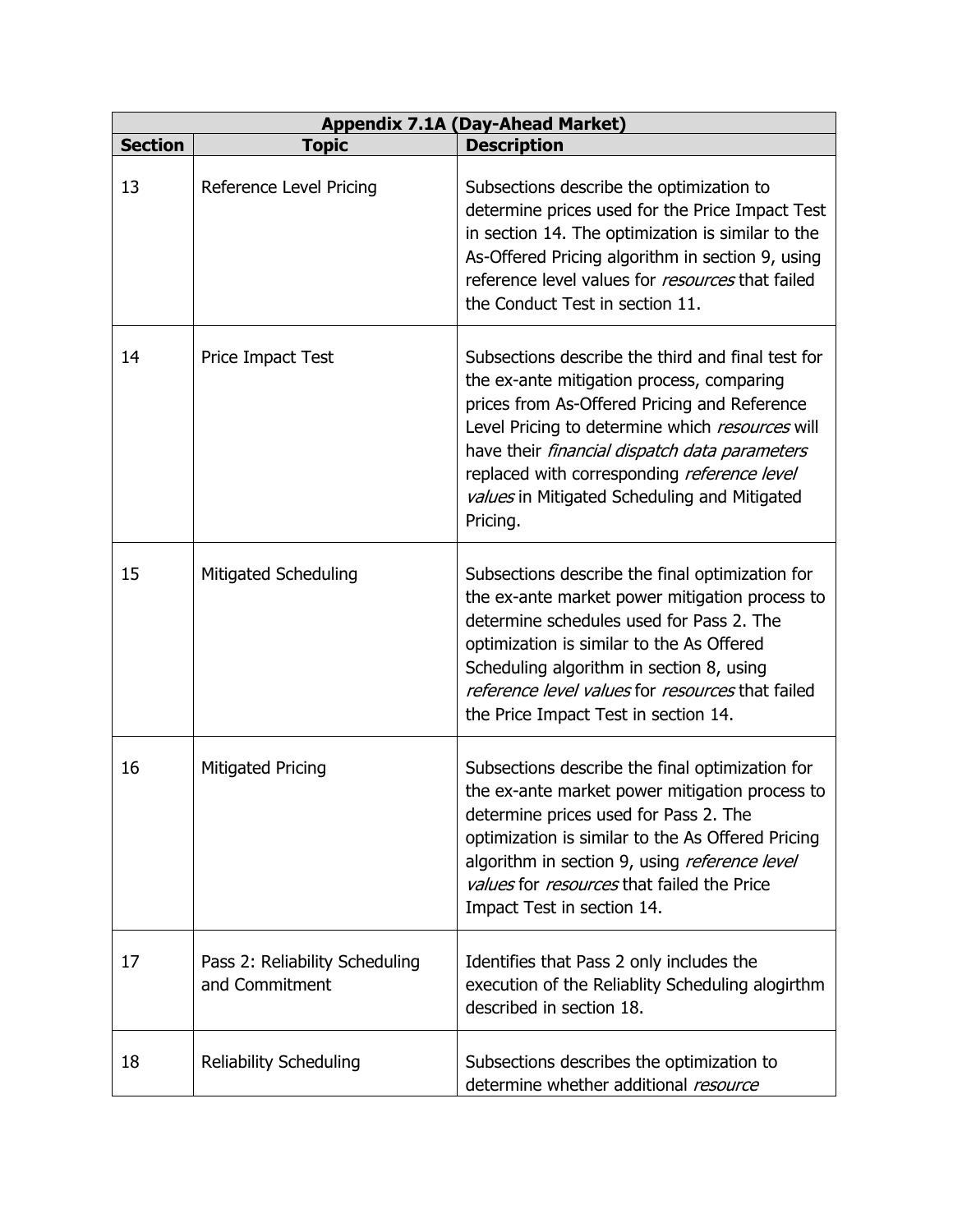| <b>Appendix 7.1A (Day-Ahead Market)</b> |                                       |                                                                                                                                                                                                                                                                                                                                                                       |
|-----------------------------------------|---------------------------------------|-----------------------------------------------------------------------------------------------------------------------------------------------------------------------------------------------------------------------------------------------------------------------------------------------------------------------------------------------------------------------|
| <b>Section</b>                          | <b>Topic</b>                          | <b>Description</b>                                                                                                                                                                                                                                                                                                                                                    |
|                                         |                                       | commitments are required to meet peak<br>demand. Additional constraints are used to<br>respect the schedules and commitments from<br>Pass 1.                                                                                                                                                                                                                          |
| 19                                      | Pass 3: DAM Scheduling and<br>Pricing | Provides an overview of the final scheduling<br>and pricing algorithms executed by Pass 3 as<br>described in sections 20 and 21.                                                                                                                                                                                                                                      |
| 20                                      | <b>DAM Scheduling</b>                 | Subsections describe the optimization to<br>determine final DAM schedules. The<br>optimization is similar to the As Offered<br>Scheduling algorithm in section 8, using<br>reference level values for resources that failed<br>the Price Impact Test in section 14 and any<br>additional <i>resource</i> commitments from Pass 2.                                     |
| 21                                      | <b>DAM Pricing</b>                    | Subsections describe the optimization to<br>determine final DAM prices. The optimization is<br>similar to the As Offered Pricing algorithm in<br>section 9, using reference level values for<br>resources that failed the Price Impact Test in<br>section 14, any additional resource<br>commitments from Pass 2, and some resource<br>schedules from DAM Scheduling. |
| 22                                      | Pseudo-Unit Modelling                 | Subsections describe the conversion of physical<br>resource constraints to <i>pseudo-unit</i> equivalents<br>for the <i>day-ahead market calculation engine</i> to<br>evaluate <i>pseudo-units</i> in all passes, and to<br>convert <i>pseudo-unit</i> schedules to their physical<br>resource equivalents.                                                           |
| 23                                      | <b>Pricing Formulas</b>               | Subsections describe the pricing formulas used<br>to calculate DAM locational marginal prices and<br>their components, virtual transaction zone<br>prices and the <i>Ontario zonal price</i> , subject to<br>settlement bounds.                                                                                                                                       |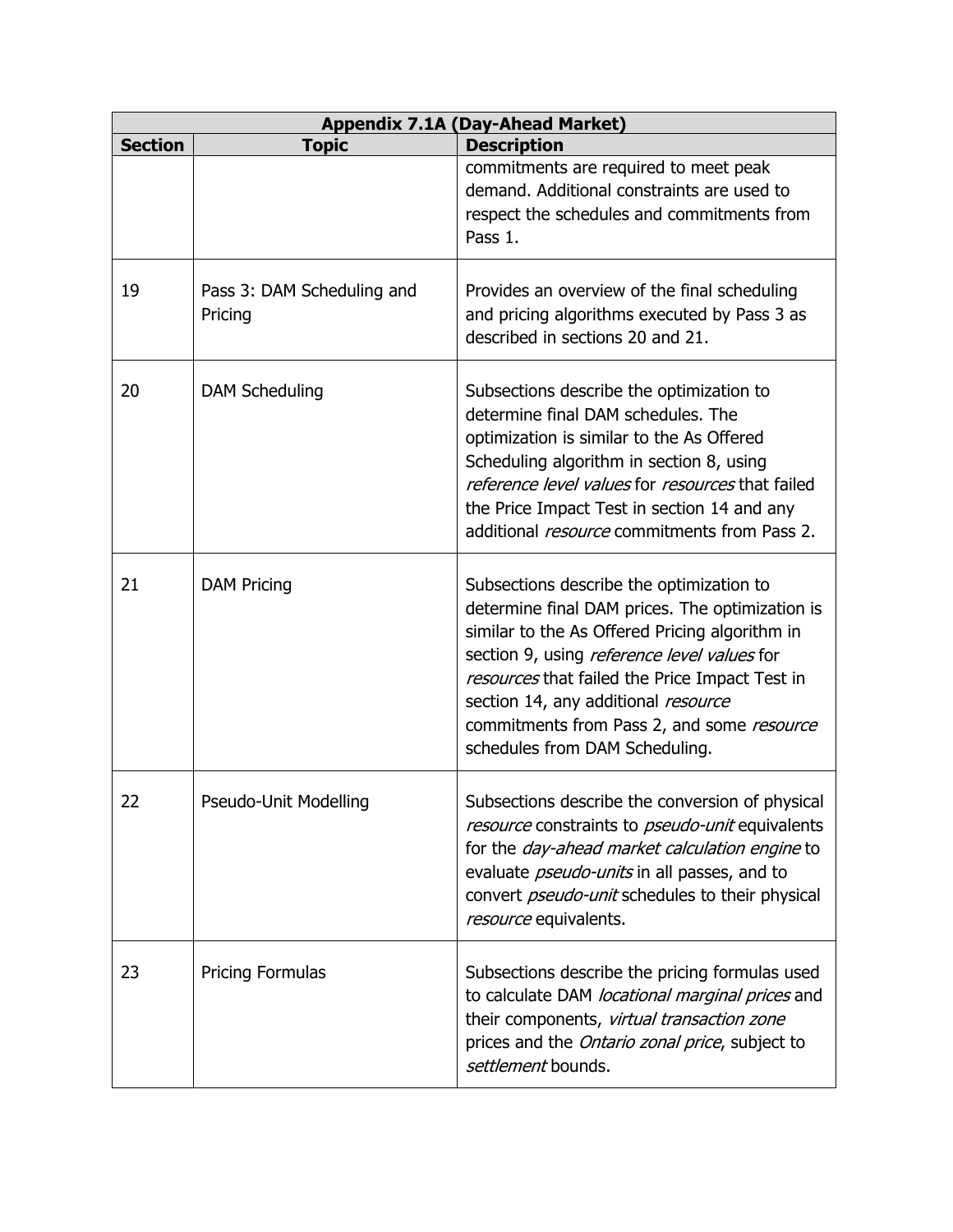# **Summary of New Market Rules for Appendix 7.2A (The Pre-Dispatch**

## **Calculation Engine Process): February 2022**

| <b>Appendix 7.2A (Pre-Dispatch)</b> |                                                                                       |                                                                                                                                                                                                                                                                                                                                         |
|-------------------------------------|---------------------------------------------------------------------------------------|-----------------------------------------------------------------------------------------------------------------------------------------------------------------------------------------------------------------------------------------------------------------------------------------------------------------------------------------|
| <b>Section</b>                      | <b>Topic</b>                                                                          | <b>Description</b>                                                                                                                                                                                                                                                                                                                      |
| 1                                   | Appendix $7.2A$ – The<br><b>Calculation Engine Process</b>                            | Identifies the purpose of the appendix.                                                                                                                                                                                                                                                                                                 |
| 2                                   | Pre-Dispatch Calculation Engine                                                       | Subsections identify the single pass structure of<br>the pre-dispatch (PD) calculation engine and<br>define the changing time horizon of the PD look<br>ahead period.                                                                                                                                                                   |
| 3                                   | Information Used in the Pre-<br><b>Dispatch Calculation Engine</b>                    | Subsections identify the information provided to<br>the pre-dispatch calculation engine by upstream<br>processes in accordance with section 3A.1<br>(new) of Chapter 7, which will be part of the<br>Market and System Operations batch of draft<br><i>market rule</i> amendments.                                                      |
| $\overline{4}$                      | Sets, Indices and Parameters<br>Used in the Pre-dispatch<br><b>Calculation Engine</b> | Subsections define the mathematical notations,<br>used by the PD scheduling and pricing<br>algorithms, that correspond to resource specific<br>data, IESO input data and data derived by the<br>pre-dispatch calculation engine.                                                                                                        |
| 5                                   | Initialization                                                                        | Subsections define the set-up procedures that<br>must be performed prior to the execution of the<br>pre-dispatch calculation engine. Those unique<br>to the pre-dispatch calculation engine include<br>initialization of data when the PD look ahead<br>period spans two <i>dispatch days</i> .                                         |
| 6                                   | <b>Security Assessment Function</b><br>in the Pre-dispatch Calculation<br>Engine      | Subsections describe the role of the security<br>assessment function, how it interacts with the<br>scheduling and pricing algorithms and the<br>analysis it performs.<br>Includes references to section 3A.1 (new) of<br>Chapter 7, which will be part of the Market and<br>System Operations batch of draft market rule<br>amendments. |
| 7                                   | Pass 1: Pre-Dispatch<br><b>Scheduling Process</b>                                     | Provides an overview of the scheduling and<br>pricing algorithms, and ex-ante market power                                                                                                                                                                                                                                              |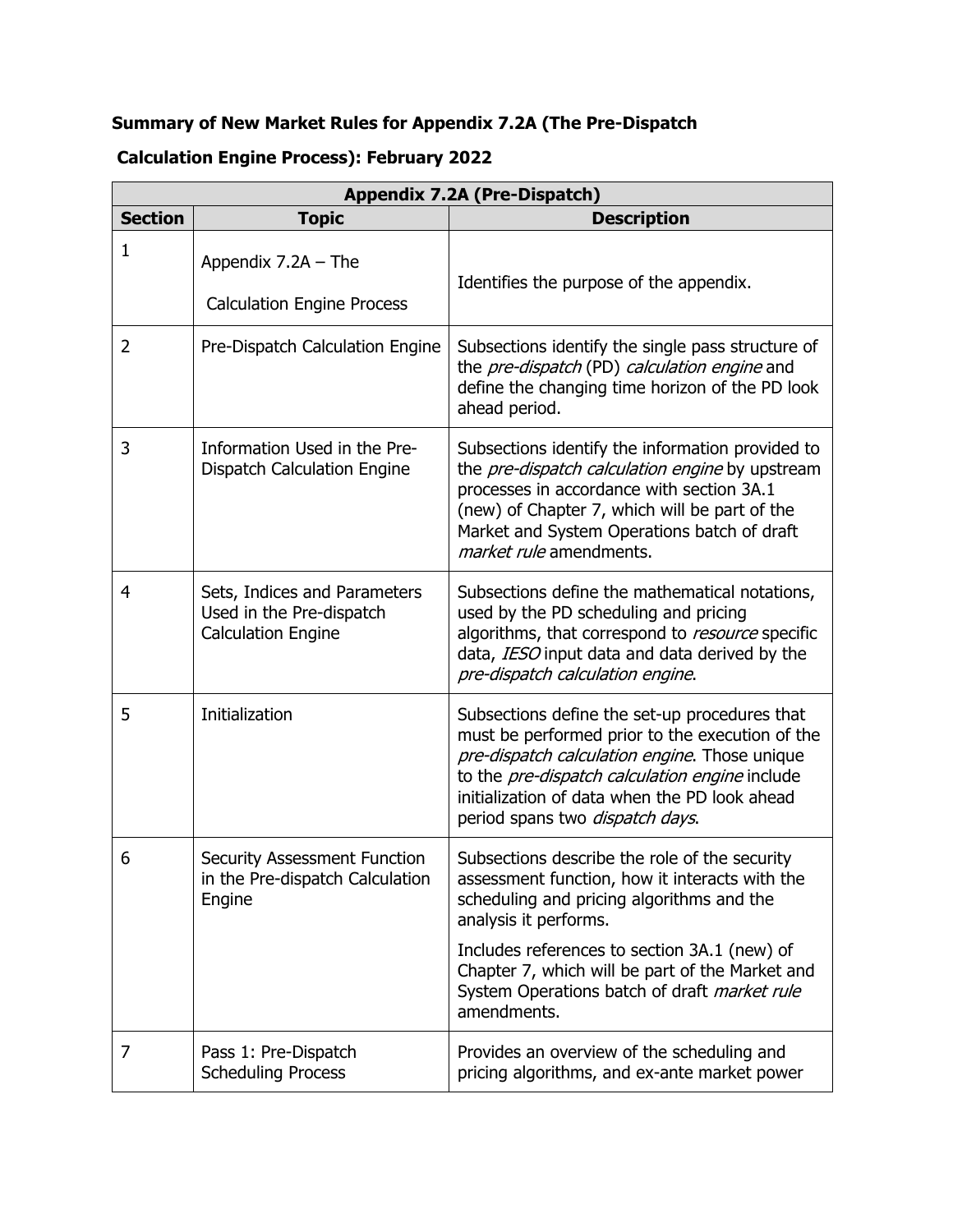| <b>Appendix 7.2A (Pre-Dispatch)</b> |                                                   |                                                                                                                                                                                                                                                                                                                                                                                        |
|-------------------------------------|---------------------------------------------------|----------------------------------------------------------------------------------------------------------------------------------------------------------------------------------------------------------------------------------------------------------------------------------------------------------------------------------------------------------------------------------------|
| <b>Section</b>                      | <b>Topic</b>                                      | <b>Description</b>                                                                                                                                                                                                                                                                                                                                                                     |
|                                     |                                                   | mitigation executed by Pass 1 as described in<br>sections 8 through 14.                                                                                                                                                                                                                                                                                                                |
| 8                                   | Pre-Dispatch Scheduling                           | Subsections describe the optimization to<br>determine initial schedules. Subject to ex-ante<br>market power mitigation, these schedules will<br>be the final pre-dispatch schedules.                                                                                                                                                                                                   |
| 9                                   | Pre-Dispatch Pricing                              | Subsections describe the optimization to<br>determine initial prices. Subject to ex-ante<br>market power mitigation, these prices will be<br>the final pre-dispatch prices.                                                                                                                                                                                                            |
|                                     |                                                   | The optimization differs from Pre-Dispatch<br>Scheduling in that some resource schedules and<br>commitments from Pre-Dispatch Scheduling are<br>used as inputs and additional constraints are<br>used for price-setting eligibility purposes.                                                                                                                                          |
| 10                                  | <b>Constrained Area Conditions</b><br><b>Test</b> | Subsections describe the first test for the ex-<br>ante mitigation process, identifying when and<br>where competition is restricted and determining<br>which resources will undergo the Conduct Test<br>described in section 11.                                                                                                                                                       |
| 11                                  | <b>Conduct Test</b>                               | Subsections describe the second test for the ex-<br>ante mitigation process, determining which<br>resources identified by the Constrained Area<br>Conditions Test shall have their <i>financial</i><br>dispatch data parameters replaced with<br>corresponding reference level values in<br>Reference Level Scheduling and Reference Level<br>Pricing.                                 |
| 12                                  | Reference Level Scheduling                        | Subsections describe the optimization to<br>determine schedules used for in Reference Level<br>Pricing. The optimization is similar to the Pre-<br>Dispatch Scheduling algorithm in section 8,<br>using reference level values for resources that<br>failed the Conduct Test in section 11 and failed<br>the Price Impact Test from previous pre-<br>dispatch calculation engine runs. |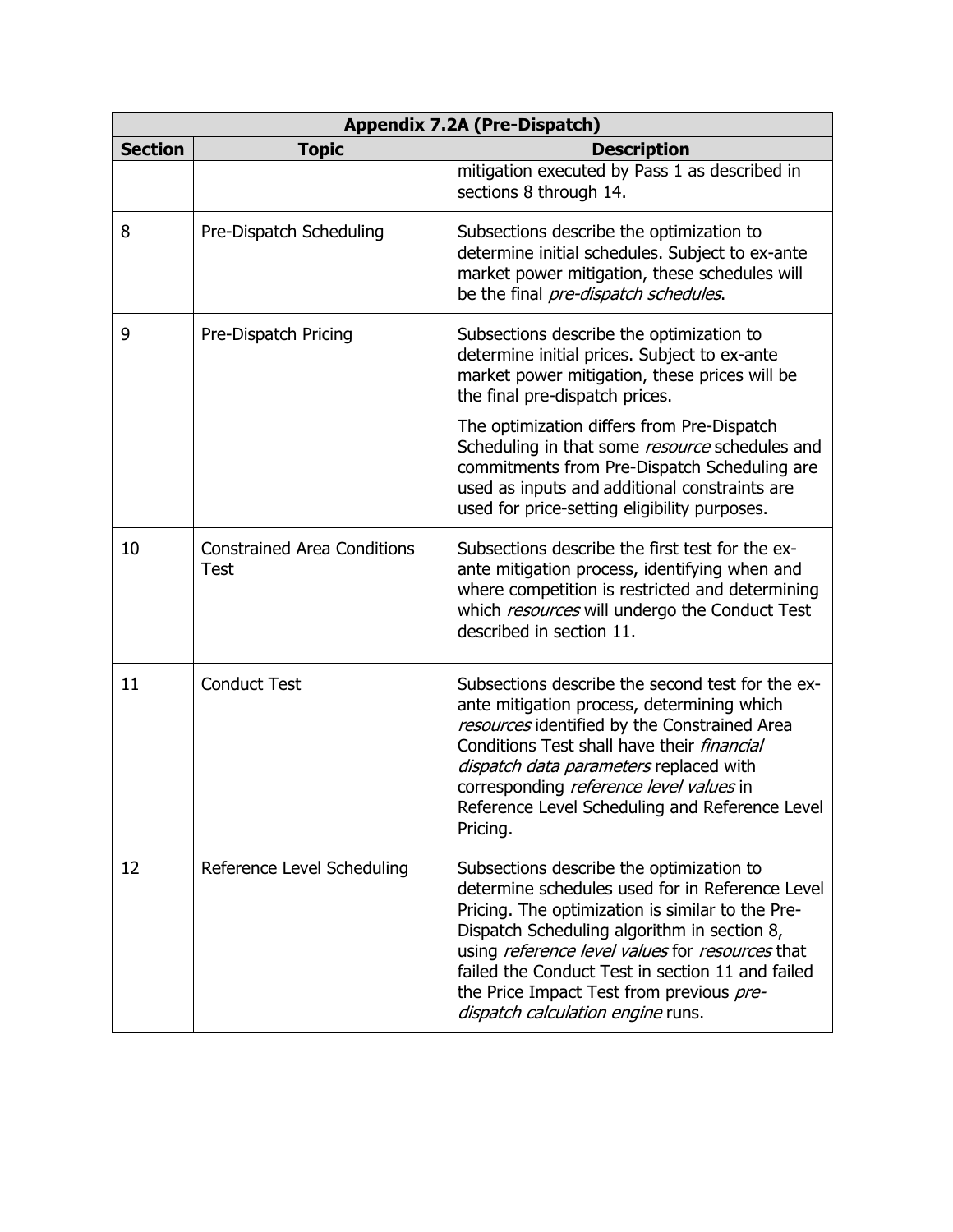| <b>Appendix 7.2A (Pre-Dispatch)</b> |                         |                                                                                                                                                                                                                                                                                                                                                                                                                                                                                                              |
|-------------------------------------|-------------------------|--------------------------------------------------------------------------------------------------------------------------------------------------------------------------------------------------------------------------------------------------------------------------------------------------------------------------------------------------------------------------------------------------------------------------------------------------------------------------------------------------------------|
| <b>Section</b>                      | <b>Topic</b>            | <b>Description</b>                                                                                                                                                                                                                                                                                                                                                                                                                                                                                           |
| 13                                  | Reference Level Pricing | Subsections describe the optimization to<br>determine prices used for the Impact Test in<br>section 14. The optimization is similar to the<br>Pre-Dispatch Pricing algorithm in section 9,<br>using reference level values for resources that<br>failed the Conduct Test in section 11 and failed<br>the Price Impact Test from previous pre-<br>dispatch calculation engine runs.                                                                                                                           |
| 14                                  | Price Impact Test       | Subsections describe the third and final test for<br>the ex-ante mitigation process, comparing<br>prices from Pre-Dispatch Pricing and Reference<br>Level Pricing to determine which resources will<br>have their <i>financial dispatch data parameters</i><br>replaced with corresponding reference level<br>values in subsequent runs of the pre-dispatch<br>calculation engine.                                                                                                                           |
| 15                                  | Pseudo-Unit Modelling   | Subsections describe the conversion of physical<br>resource constraints to <i>pseudo-unit</i> equivalents<br>for the pre-dispatch calculation engine to<br>evaluate <i>pseudo-units</i> , managing steam turbine<br>forced outages, and converting pseudo-unit<br>schedules to their physical resource equivalents.<br>Pseudo-unit modelling features unique to the<br>pre-dispatch calculation engine include<br>application of single cycle mode when the PD<br>look ahead period spans two dispatch days. |
| 16                                  | Pricing Formulas        | Subsections describe the pricing formulas used<br>to calculate PD locational marginal prices and<br>their components, virtual transaction zone<br>prices, prices for islanded nodes, and the<br>Ontario zonal price, subject to settlement<br>bounds.                                                                                                                                                                                                                                                        |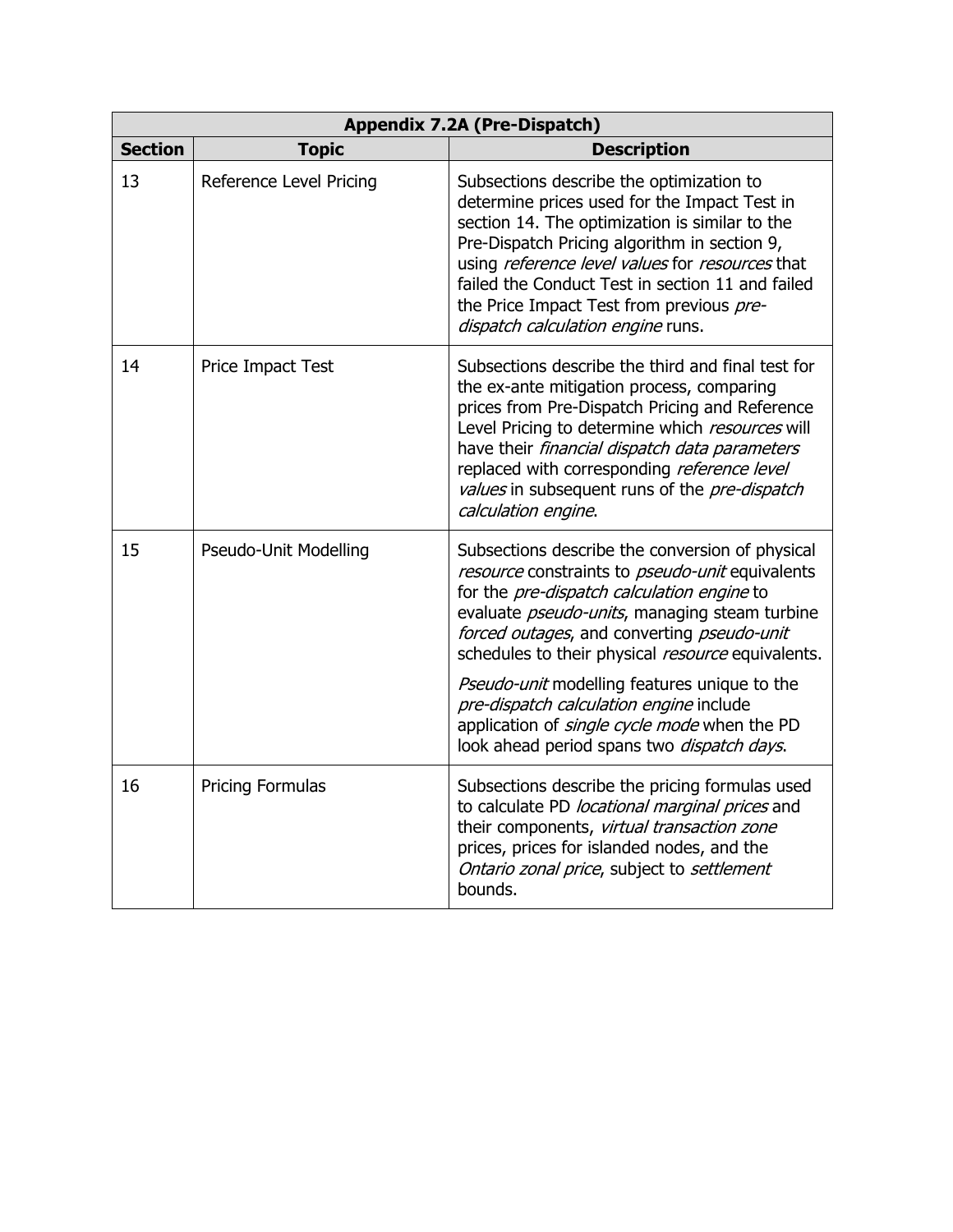#### **Summary of New Market Rules for Appendix 7.3A (The Real-Time Calculation Engine Process): February 2022**

| <b>Appendix 7.3A (Real-Time)</b> |                                                                                    |                                                                                                                                                                                                                                                                                                                                         |
|----------------------------------|------------------------------------------------------------------------------------|-----------------------------------------------------------------------------------------------------------------------------------------------------------------------------------------------------------------------------------------------------------------------------------------------------------------------------------------|
| <b>Section</b>                   | <b>Topic</b>                                                                       | <b>Description</b>                                                                                                                                                                                                                                                                                                                      |
| 1                                | Appendix $7.3A$ – The Real-Time<br><b>Calculation Engine Process</b>               | Identifies the purpose of the appendix.                                                                                                                                                                                                                                                                                                 |
| 2                                | Real-Time Calculation Engine                                                       | Subsections identify the single pass structure of<br>the real-time (RT) calculation engine and<br>define time horizon of the RT look ahead<br>period.                                                                                                                                                                                   |
| 3                                | Information Used by the Real-<br><b>Time Calculation Engine</b>                    | Subsections identify the information provided<br>to the real-time calculation engine by upstream<br>processes in accordance with section 3A.1<br>(new) of Chapter 7, which will be part of the<br>Market and System Operations batch of draft<br><i>market rule</i> amendments.                                                         |
| 4                                | Sets, Indices and Parameters<br>Used by the Real-Time<br><b>Calculation Engine</b> | Subsections define the mathematical notations,<br>used by the RT scheduling and pricing<br>algorithms, that correspond to resource-specific<br>data, IESO input data and data derived by the<br>real-time calculation engine.                                                                                                           |
| 5                                | Initialization                                                                     | Subsections define the set-up procedures that<br>must be performed prior to the execution of<br>the real-time calculation engine. Those unique<br>to the real-time calculation engine include<br>initialization of data based on values from the<br>IESO's energy management system.                                                    |
| 6                                | Security Assessment Function in<br>the Real-Time Calculation<br>Engine             | Subsections describe the role of the security<br>assessment function, how it interacts with the<br>scheduling and pricing algorithms and the<br>analysis it performs.<br>Includes references to section 3A.1 (new) of<br>Chapter 7, which will be part of the Market and<br>System Operations batch of draft market rule<br>amendments. |
| 7                                | Pass 1: Real-Time Scheduling<br>and Pricing                                        | Provides an overview of the scheduling and<br>pricing algorithm executed by Pass 1 as<br>described in sections 8 and 9.                                                                                                                                                                                                                 |